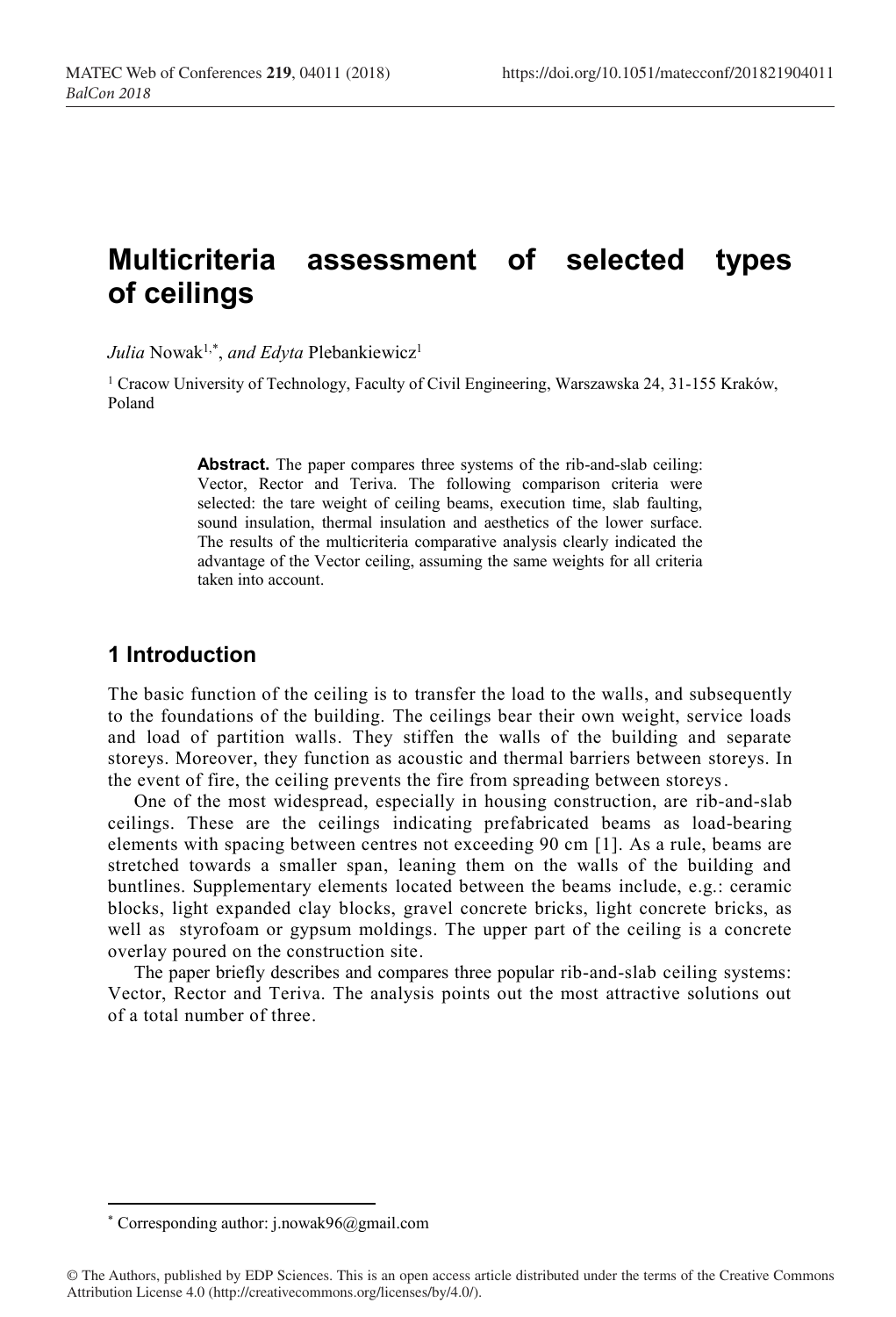# **2 Ceiling systems**

## **2.1 The Teriva ceiling**

Rib-and-slab ceilings the Teriva are one of the longest and most popular ceilings in housing construction, especially single-family buildings. The Teriva involves ribs in the form of truss beams, its reinforcement is concreted and, typically, light expanded clay aggregate (LECA) block or autoclaved cellular concrete block. In the case of the ceiling span of over 4.5 m, partition gilts have to be constructed, laid transversally to the ceiling ribs. Several variants of Teriva are available on the market, variable due to e.g. load capacity, spacing of beams or spread.

The Teriva ceilings are slightly easier to construct than, for example, monolithic ceilings. The low weight of the ceiling elements (hollow blocks or beams with reinforcement) means that they can be arranged by hand. The popularity of Teriva acts positively on impact on its availability.

This kind of ceiling is practically impossible to construct with irregular, complex projects. They are also susceptible to slab faulting, their sound insulation is much worse than that of the majority of ceiling solutions [2].

## **2.2 The Vector ceiling**

The Vector ceiling is a relatively new type of ceiling, as it appeared on the Polish market in 2015. The Vector is a composite beam-and-block ceiling. The Vector ceilings consist of panels 4 cm high and 60 cm wide. In addition a Vector ceiling is reinforced by a centrally embedded steel truss. Due to the applied truss, the installation of panels on the construction site is easier. Moreover, the trusses are covered with a layer of concrete overlay, thus strengthening the connection with the panels. An additional connection between the layers is strengthened with a bonding layer, which also performs a waterproof function.

The undeniable benefits of this ceiling system are: short assembly time, as well as high load capacity and sound insulation parameters. The additional advantages of this system include no need for an individual project for each room [3–6].

### **2.3 The Rector ceiling**

The Rector ceilings have been available on the Polish market for over 10 years. They involve prefabricated prestressed RS beams in several variants, differing in: section height, number and location of the prestressing strands and stiffening with a space truss. They are made of concrete and prestressing steel of high strength parameters (C 50/60 concrete, steel grade 2060 MPa), thus ensuring high strength and quality of the ceilings designed. The main prestressing reinforcement are strands of high strength steel strings.

The Rector ceilings are distinguished by a combination of prefabrication and advantages resulting from the compression of concrete, which ensure: greater durability, high flexibility of the systems applied (from 16 to over 30 cm of ceiling thickness and ranging from 1m to 10m of ceiling span), the deflection reduced to a half, no faulting or scratch effect, neither is the usage of distributing ribs necessary [7, 8].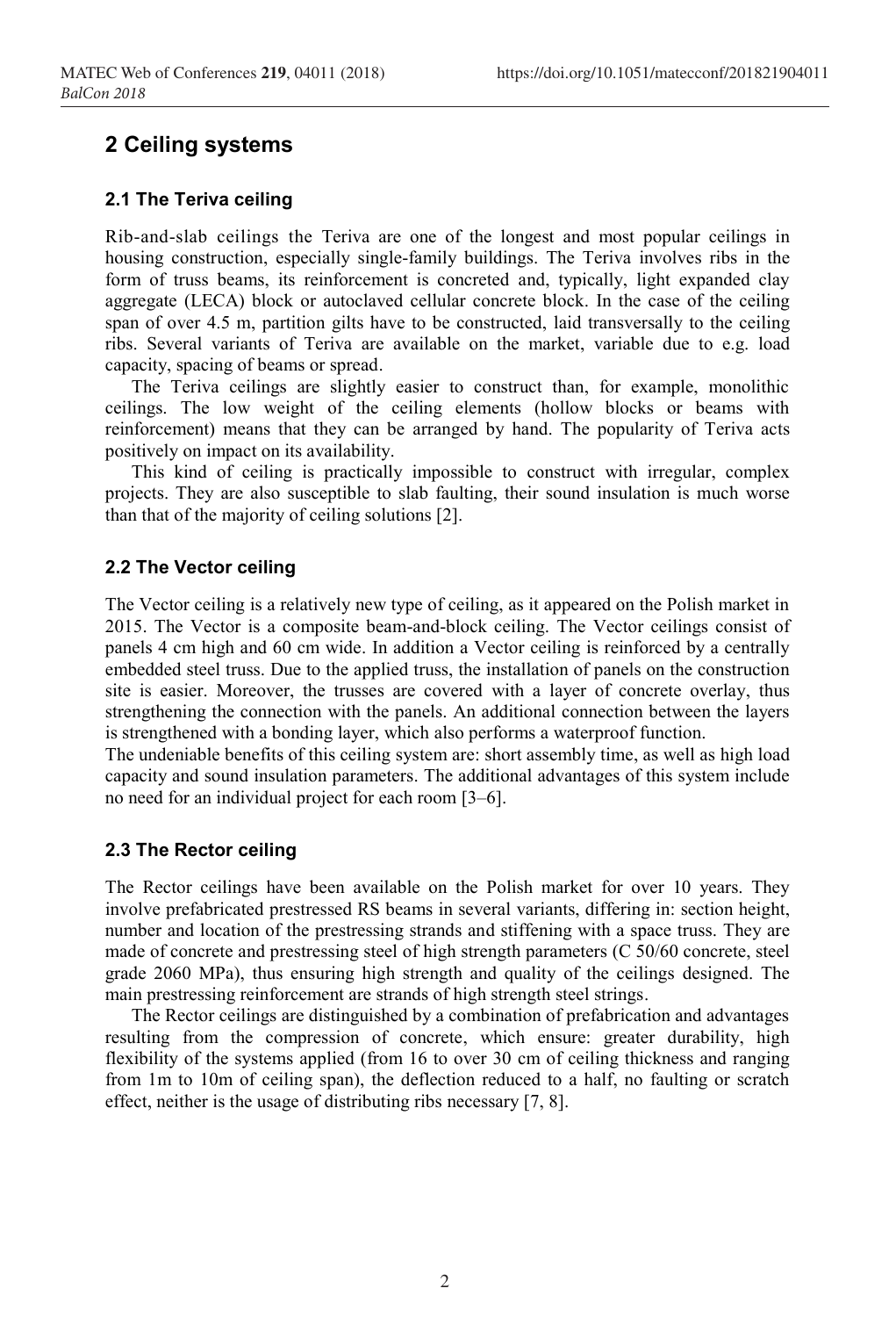# **3 Criteria for comparison of ceilings**

The implementation cost of the analysed ceilings is similar. In order to choose the best solution, it is worth taking into account the technical parameters specific for each of the ceiling systems.

In order to compare the ceiling solutions, the authors decided to choose six criteria, particularly important from the viewpoint of both the contractor and the future user.

The following criteria were selected:

- 1. The tare weight of the beams [kg/mb] this parameter largely determines, among others, the necessity of using a crane for transporting ceiling elements.
- 2. Implementation time  $[r-g]$  the assembly time was estimated for 100 m2 of ceiling area with the assumption that the team involves 4 people.
- 3. Slab faulting associated with the stiffness of the ceiling excessive deflection will result in squeaking of the floor and cracking of the plaster on the ceiling of the lower storey.
- 4. Sound insulation the ability to suppress noise is essential from the point of view of the comfort of use. In residential buildings, ceilings should have adequate insulation from airborne sounds (conversation, music, etc.) and sound impact (footsteps, furniture being moved, etc.). This feature is particularly important in the case of ceilings parting residential storeys.
- 5. Thermal insulation a ceiling is usually an internal partition that divides rooms with low differences in temperature. In the case of flat roofs and structures separating the basement or a non-use attic, the ceiling should meet appropriate thermal insulation requirements. The lower the heat transfer coefficient of the ceiling, the lower the costs associated with thermal insulation.
- 6. Aesthetics of the lower surface smooth and even bottom surface of the ceiling minimizes the cost of plastering or general finishing of the lower surface of the ceiling.

## **4 Multicriteria comparative analysis**

In order to find the most advantageous and attractive solution of the ceiling, a multicriterial comparative analysis was conducted. Wide applications of multi-criteria tools facilitating decision making in the construction industry were presented, e.g. in [9-13].

The methods of multi-criteria comparative analysis include a class of algorithms that create a scalar denoting a synthetic evaluation index – the so-called "mathematical methods" [11]. The corrected summation index is the most frequently used discrete multicriteria method [13]. The application of the synthetic evaluation indices requires a division of the evaluation criteria into stimulants which are positively correlated with the dependent variable, and negatively correlated destimulants.

In order to perform the comparison and evaluation of the variants, the chosen evaluation variants of the criteria should be given dimensionless quantities, to perform both quantitative and qualitative comparison.

The procedure involves three steps:

- determining the corrected values of criteria evaluations for individual variants (stimulant, destimulant),
- determining the coded values of criteria evaluations for individual variants,
- determining the corrected a synthetic evaluation index.

Table 1 presents description of criteria applied in the analysis.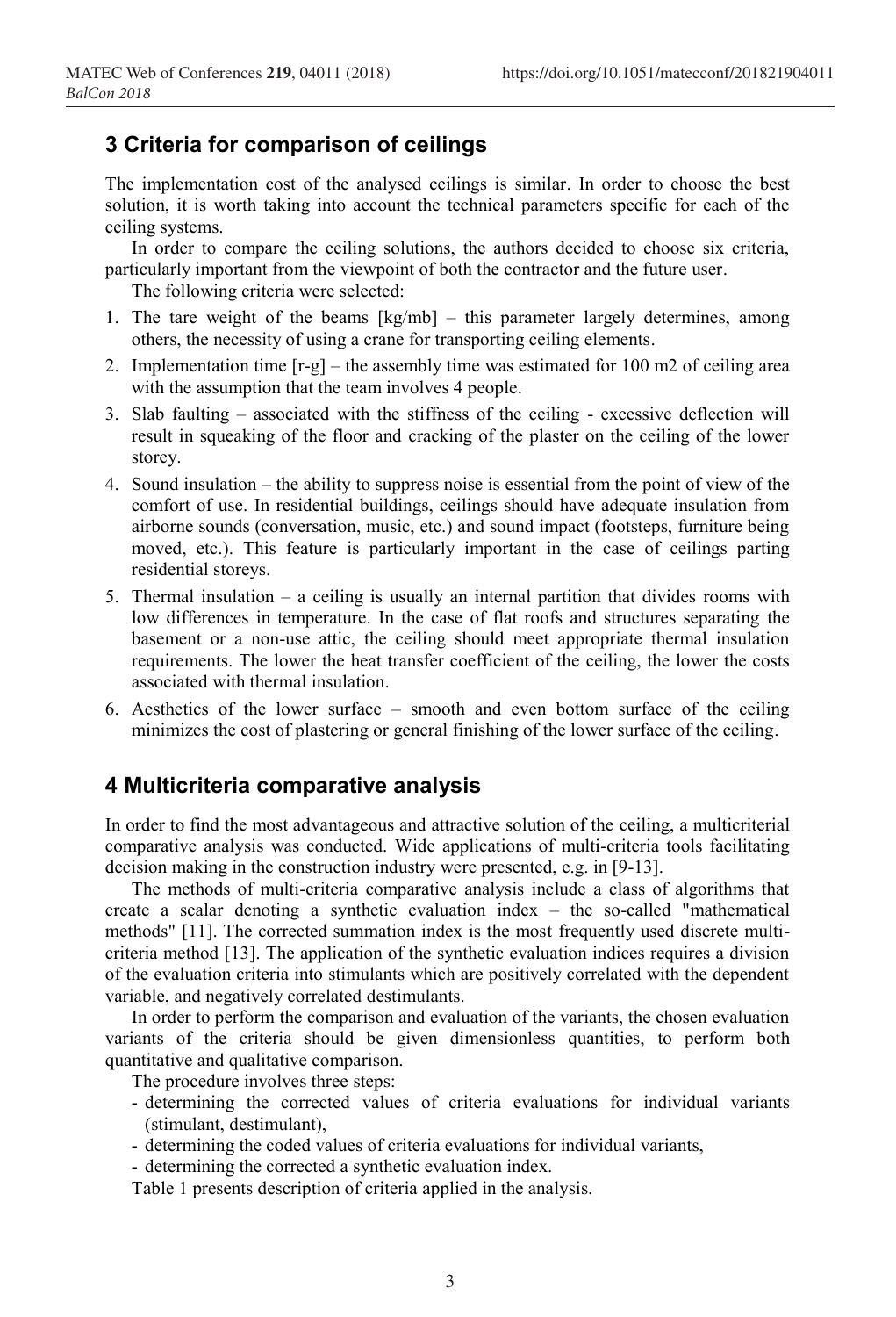|          | <b>Criteria</b>                               |                                    |                                               |                                     |                             |                                                          |
|----------|-----------------------------------------------|------------------------------------|-----------------------------------------------|-------------------------------------|-----------------------------|----------------------------------------------------------|
| Variants | The tare<br>weight of<br>the beams<br>[kg/mb] | Implementati<br>on time<br>$[r-g]$ | Thermal<br>insulation<br>$\left\lceil$ W/m2K] | Slab<br>faulting<br>[points $1-5$ ] | Sound<br>insulation<br>[dB] | Aesthetics<br>of the lower<br>surface<br>[points $1-5$ ] |
|          | K1                                            | K <sub>2</sub>                     | K3                                            | K4                                  | K <sub>5</sub>              | K6                                                       |
|          |                                               | Destimulants                       |                                               |                                     | Stimulants                  |                                                          |
| Teriva   | 20                                            | 24                                 | 0,3                                           | 2                                   | 43,3                        |                                                          |
| Vector   | 70                                            | 11                                 | 0,3                                           |                                     | 61,2                        |                                                          |
| Rector   | 16                                            | 13,5                               | 0,43                                          |                                     | 47,5                        |                                                          |

**Table 1.** Description of criteria using in the analysis.

Once the criteria were tentatively defined, they were assigned specific values and to subsequently break down into classes. Subsequently, four methods of coding were performed – standardization; normalization; Neuman-Morgenstern method and Pattern method.

### **Standardization**

The measure of the *i*-th variant according to the *j*-th criterion:

- for stimulants:

$$
z_{ij} = \frac{x_{ij} - \overline{x_j}}{s_j} \tag{1}
$$

where:

| $x_{ii}$    | the value of criteria evaluation |
|-------------|----------------------------------|
| $\bar{x}_i$ | arithmetic mean                  |
| -Si         | standard deviation               |

- for destimulants:

$$
z_{ij} = (-1) \cdot \frac{x_{ij} - \overline{x_j}}{s_j} \tag{2}
$$

The standarization method coding result are present in table 2.

|                 | <b>Criteria</b>       |                   |                       |           |                     |           |
|-----------------|-----------------------|-------------------|-----------------------|-----------|---------------------|-----------|
|                 |                       | <b>Stimulants</b> |                       |           | <b>Destimulants</b> |           |
| <b>Variants</b> | Value z <sub>ii</sub> |                   | Value z <sub>ii</sub> |           |                     |           |
|                 | K <sub>4</sub>        | K5                | <b>K6</b>             | K1        | K <sub>2</sub>      | K3        |
|                 | $-2,4495$             | $-0.0836$         | $-1,2247$             | 0,0060    | $-1,6872$           | 0,0919    |
|                 | 1.2247                | 0,1196            | 2,4495                | $-0.0136$ | 1,1128              | 0,0919    |
|                 | 1.2247                | $-0.0360$         | $-1,2247$             | 0,0076    | 0,5744              | $-0,1838$ |

**Table 2.** Results of coding by the standardization method.

#### **Normalization**

The measure of the *i*-th variant according to the *j*-th criterion:

- for stimulants:

$$
z_{ij} = \frac{x_{ij}}{x_{j \max}}
$$
 (3)

where:

 $x_j$  *max* maximum value of the measure of weights according to j-th criterion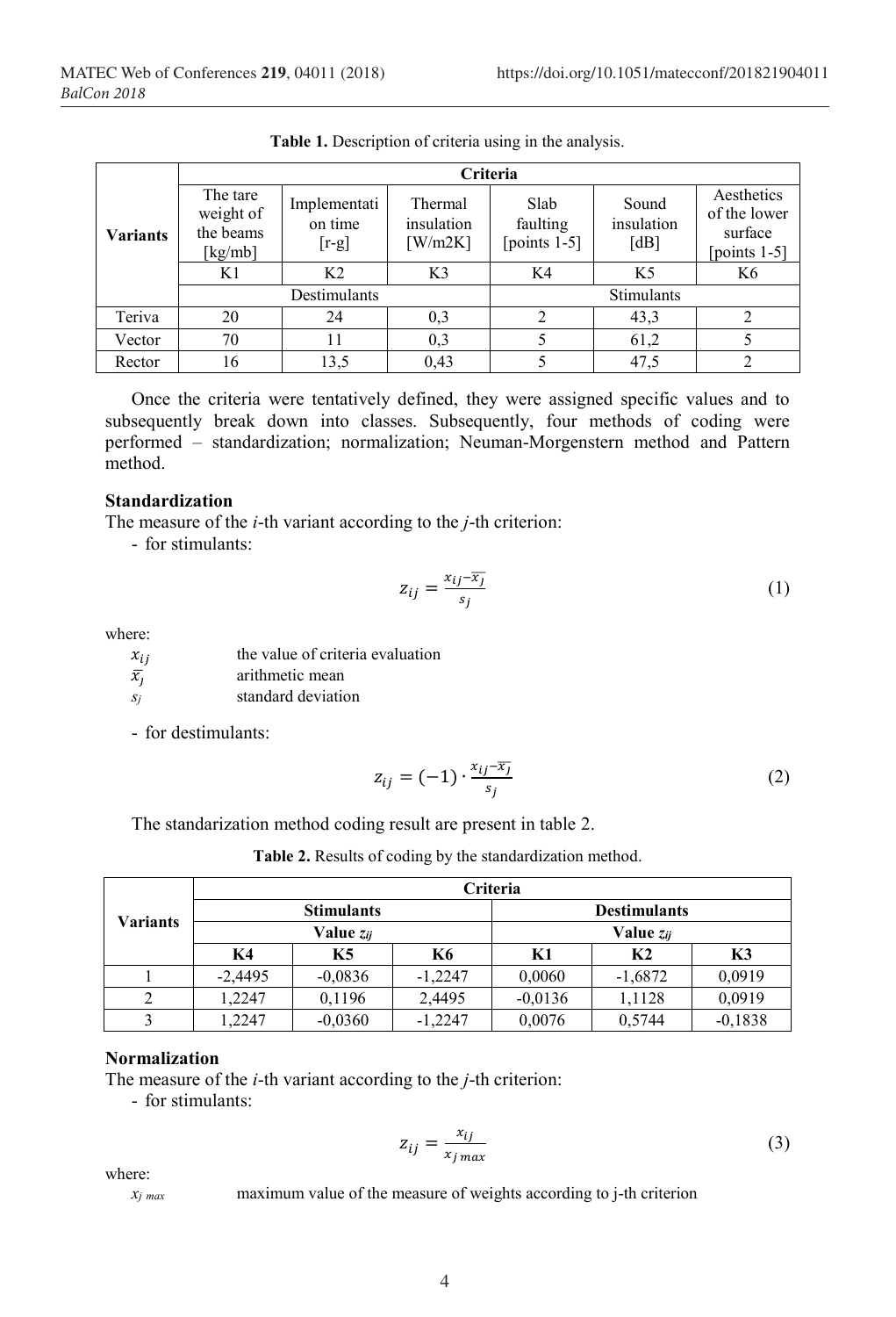- for destimulants:

$$
z_{ij} = \frac{x_{ij'}}{x_{j \max'}}
$$
 (4)

where:

 $x_{ij'}$  reducing descending values to increasing ones (maximizing):

$$
x_{ij}' = \frac{1}{x_{ij}}\tag{5}
$$

*xj max'* maximum value of the measure of weights according to j-th criterion after maximizing.

The normalization method coding results are present in table 3.

|          |        |                   |        | <b>Criteria</b> |                     |        |
|----------|--------|-------------------|--------|-----------------|---------------------|--------|
|          |        | <b>Stimulants</b> |        |                 | <b>Destimulants</b> |        |
| Variants |        | Value zij         |        | Value zij       |                     |        |
|          | K4     | K5                | K6     | K1              | K <sub>2</sub>      | K3     |
|          | 0,4000 | 0,7075            | 0,4000 | 0.8000          | 0,4583              | 1,0000 |
| 2        | 1.0000 | 1,0000            | 1,0000 | 0,2286          | 1,0000              | 1,0000 |
| 3        | 1,0000 | 0,7761            | 0,4000 | 1,0000          | 0.8148              | 0,6977 |

**Table 3.** Results of coding by the normalization method.

#### **Neumana - Morgensterna**

The measure of the *i-*th variant according to the *j*-th criterion:

- for stimulants:

$$
z_{ij} = \frac{x_{ij} - x_{j\min}}{x_{j\max} - x_{j\min}}\tag{6}
$$

- for destimulants:

$$
z_{ij} = \frac{x_j \max - x_{ij}}{x_j \max - x_j \min} \tag{7}
$$

Results of coding by the Neumana - Morgensterna method are present in table 4.

|                 |        |                   |        | <b>Criteria</b> |                     |        |
|-----------------|--------|-------------------|--------|-----------------|---------------------|--------|
|                 |        | <b>Stimulants</b> |        |                 | <b>Destimulants</b> |        |
| <b>Variants</b> |        | Value zij         |        | Value zij       |                     |        |
|                 | K4     | <b>K5</b>         | K6     | K1              | K2                  | K3     |
|                 | 0,0000 | 0,0000            | 0,0000 | 0,9259          | 0,0000              | 1,0000 |
|                 | 1,0000 | 1,0000            | 1,0000 | 0,0000          | 1,0000              | 1,0000 |
|                 | 0000.1 | 0,2346            | 0,0000 | 1,0000          | 0,8077              | 0,0000 |

**Table 4.** Results of coding by the Neumana-Morgensterna method.

The **Pattern coding** was also performed, consisting of replacing the partial measure by its quotient with the sum of measures of all variants according to the given criterion.

The measure of the *i*-th variant according to the *j*-th criterion:

- for stimulants:

$$
z_{ij} = \frac{x_{ij}}{\sum_{i=1}^{n} x_{ij}}\tag{8}
$$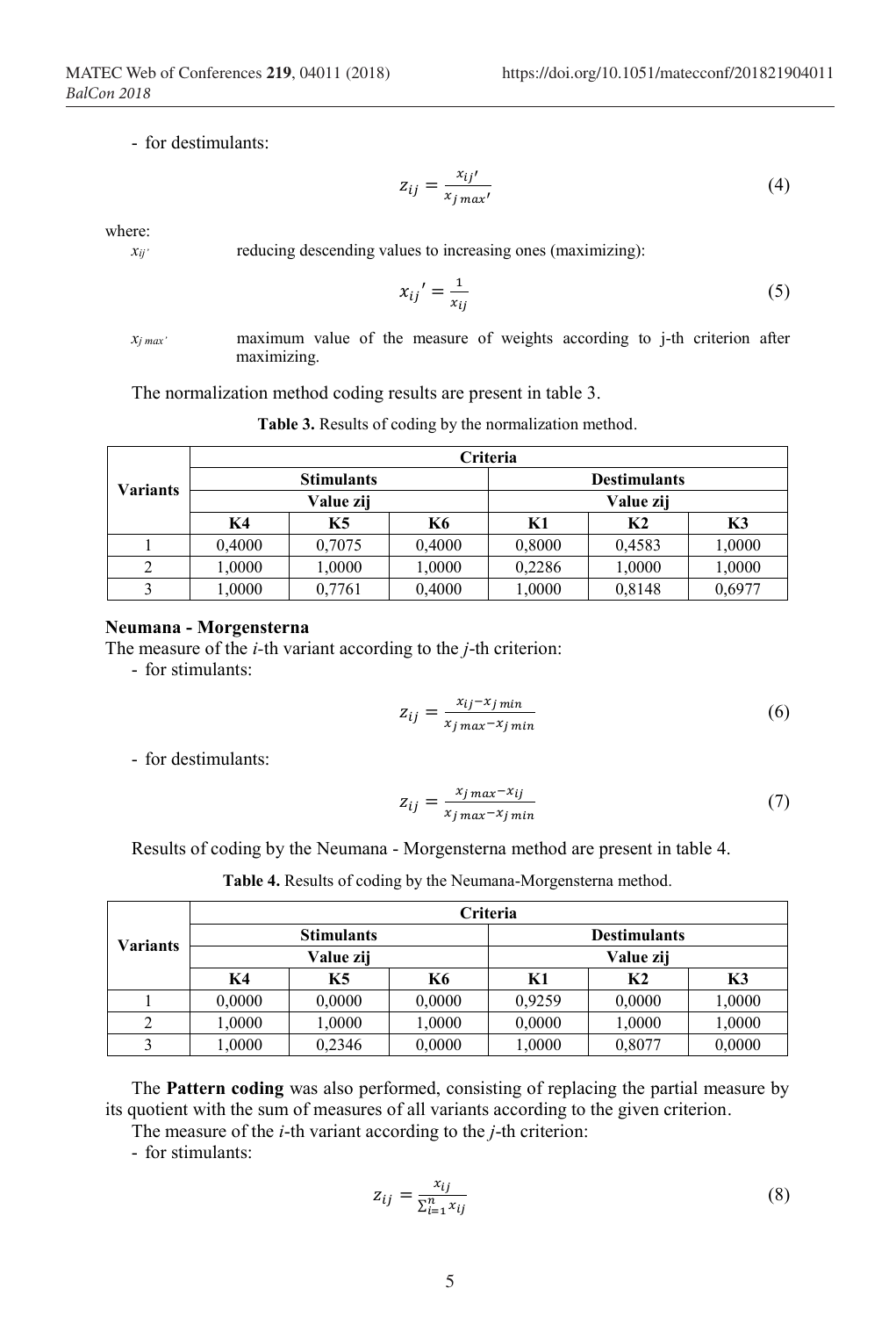- for destimulants:

$$
z_{ij} = \frac{x_{ij'}}{\sum_{i=1}^{n} x_{ij'}}
$$
\n<sup>(9)</sup>

The Pattern method coding results are present in table 5.

|          |        |                   |           | <b>Criteria</b> |                     |        |
|----------|--------|-------------------|-----------|-----------------|---------------------|--------|
|          |        | <b>Stimulants</b> |           |                 | <b>Destimulants</b> |        |
| Variants |        | Value zij         |           | Value zij       |                     |        |
|          | K4     | K5                | <b>K6</b> | K1              | K <sub>2</sub>      | K3     |
|          | 0,1667 | 0,2849            | 0,2222    | 0.3944          | 0.2016              | 0,3661 |
| 2        | 0,4167 | 0,4026            | 0.5556    | 0,1127          | 0,4399              | 0,3661 |
|          | 0,4167 | 0.3125            | 0,2222    | 0.4930          | 0.3585              | 0,2679 |

**Table 5.** Results of coding by the Pattern method.

The next step was a synthetic evaluation of the variant solutions. Three different indicators were selected for a more accurate analysis:

- Multiplication indicator which is the product of the ratings for a given variant of all criteria;
- Summation indicator the sum of all evaluations;
- Additive indicator the sum of the scores is divided by the number of criteria.
- Results of analysis are presented in Table 6, Table 7, Table 8 and Table 9.

| <b>Variants</b> | <b>Summation indicator</b> | <b>Additive indicator</b> | ORDER |
|-----------------|----------------------------|---------------------------|-------|
|                 | -5.3471                    | $-0.8912$                 |       |
|                 | 4.9850                     | 0.8308                    |       |
|                 | ነ 3622                     | 0 0604                    |       |

**Table 7**. Results of analysis for normalization coding**.**

**Table 6**. Results of analysis for standardization coding.

| <b>Variants</b> | <b>Multiplication</b><br>indicator | <b>Summation</b><br>indicator | <b>Additive</b><br>indicator | <b>ORDER</b> |
|-----------------|------------------------------------|-------------------------------|------------------------------|--------------|
|                 | 0.0415                             | 3.7658                        | 0.6276                       |              |
|                 | 0,2286                             | 5,2286                        | 0.8714                       |              |
|                 | 0,1765                             | 4,6886                        | 0.7814                       |              |

| Table 8. Results of analysis for N-M coding. |  |  |  |  |
|----------------------------------------------|--|--|--|--|
|----------------------------------------------|--|--|--|--|

| <b>Variants</b> | <b>Summation indicator</b> | <b>Additive indicator</b> | <b>ORDER</b> |
|-----------------|----------------------------|---------------------------|--------------|
|                 | .9259                      | 0.3210                    |              |
|                 | 5.0000                     | 0.8333                    |              |
|                 | 3.0423                     | 0.5071                    |              |

**Table 9**. Results of analysis for normalization coding**.**

| Variants | <b>Multiplication</b><br>indicator | <b>Summation</b><br>indicator | <b>Additive</b><br>indicator | <b>ORDER</b> |
|----------|------------------------------------|-------------------------------|------------------------------|--------------|
|          | 0.0003                             | 1.6358                        | 0.2726                       |              |
|          | 0.0017                             | 2.2935                        | 0.3822                       |              |
|          | 0,0014                             | 2.0707                        | 0.3451                       |              |